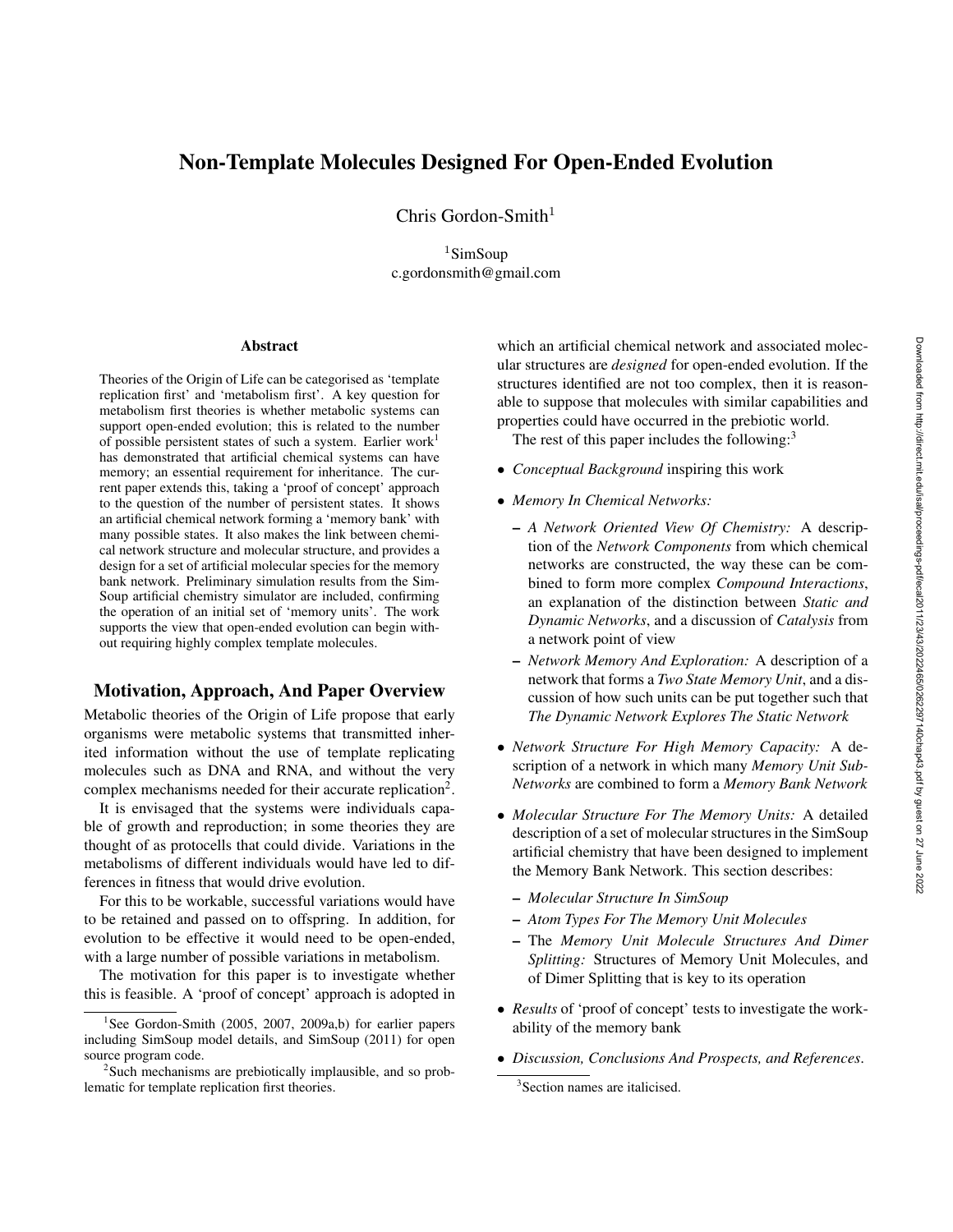# Conceptual Background

The SimSoup project takes inspiration from:-

- Metabolic theories including those of Aleksandr Oparin (Oparin, 1957), Stuart Kauffman (Kauffman, 1993), Freeman Dyson (Dyson, 1999), Chrisantha Fernando and Jonathan Rowe (Fernando and Rowe, 2007), and the Lipid World theory and GARD model of Doron Lancet's group (Segré et al., 1998, 2001a,b)
- Graham Cairns-Smith's clay crystal and genetic takeover theory (Cairns-Smith, 1982)
- Tibor Gánti's work on the principles of life and chemoton theory (Gánti, 2003)
- Network theory, particularly the work of Sanjay Jain and Sandeep Krishna (Jain and Krishna, 1998; Krishna, 2003)
- The Chemical Organisation Theory of Peter Dittrich and Pietro Speroni di Fenzio (Dittrich and di Fenizio, 2007)
- Günter Wächtershäuser's chemo-autotrophic Iron-Sulphur World (Wächtershäuser, 1990, 1997, 2006)
- Linus Pauling's chemical bond theory (Pauling, 1960).

# Memory In Chemical Networks A Network Oriented View Of Chemistry

This section presents a network oriented view of chemistry, and introduces terminology used in SimSoup.

Network Components The basic units of chemistry are particles and elementary reactions between these particles. The particles can be molecules or ions and are of different types (species). In an elementary reaction, one or more particles reacts directly to form products in a single reaction step and with a single transition state.

In SimSoup, a species of particle is called a *Molecule Type*, and an elementary reaction with particular Reactant(s) and Product(s) is called an *Interaction Type*. An instance of a Molecule Type is a *Molecule*, and an instance of an Interaction Type is an *Interaction*.

From a network point of view<sup>4</sup>, there are only three forms

A chemical network can be represented by a *directed bipartite graph*. A bipartite graph has vertices that can be divided into two disjoint sets U and V such that every edge connects a vertex in U to one in V. In a directed bipartite graph, each edge has a direction.

Alternatively, a chemical network can be represented by a *directed hypergraph*; a hypergraph is a generalisation of a graph in which a 'hyperedge' can connect any number of vertices. In a directed hypergraph, hyperedges connect 'head' vertices to 'tail' vertices. The network elements of Figure 1 can be regarded as edges in a directed hypergraph.

of elementary reaction as follows (see Figure 1):-

- *Construction*: Two Reactant Molecules join to form a single Product Molecule
- *Transformation*: A single Reactant Molecule re-arranges to form a Product with the same atomic composition, but different structure
- *Fission*: A single Reactant Molecule splits to form two Product Molecules.



Figure 1: The three forms of Interaction Type. In Construction C1, Reactant Molecules of types A and B join to form a Product of type C. In Transformation T1, a Molecule of type D re-arranges to form a Molecule of type E. In Fission F1, a Molecule of type F splits into Molecules of types G and H.

Compound Interactions More complex reactions can take place as a result of Interaction Types combining in various sequences. Figure 2 shows a compound interaction with overall scheme  $A + B \rightarrow E + F$ .



Figure 2: A Compound Interaction

A Compound Interaction does not have a rate constant that determines the reaction rate according to the concentration(s) of the (non-intermediate) Reactant(s). In Figure 2, the reaction dynamics depend on the concentrations of C and D, as well as of A and B. If the Compound Interaction forms part of a larger network, C and D may be Reactants or Products for other Interaction Types, and so the reaction depends on factors other than the concentrations of A and B.

Static And Dynamic Chemical Networks A set of Molecule Types and Interaction Types (along with temperature and pressure dependent rate constants) define a *static network*. This is determined for all time by the laws of physics. A *dynamic network* is a set of actual Molecules and actual Interactions taking place between them at particular rates. As such, it is a possible process that can occur within the framework of a static network.

<sup>&</sup>lt;sup>4</sup>A network constructed from elements as shown in Figure 1 is *not* a graph in which the vertices represent Molecule Types and the edges represent Interaction Types. Constructions and Fissions each have three vertices connected by two edges, whereas each edge in a graph has only two vertices.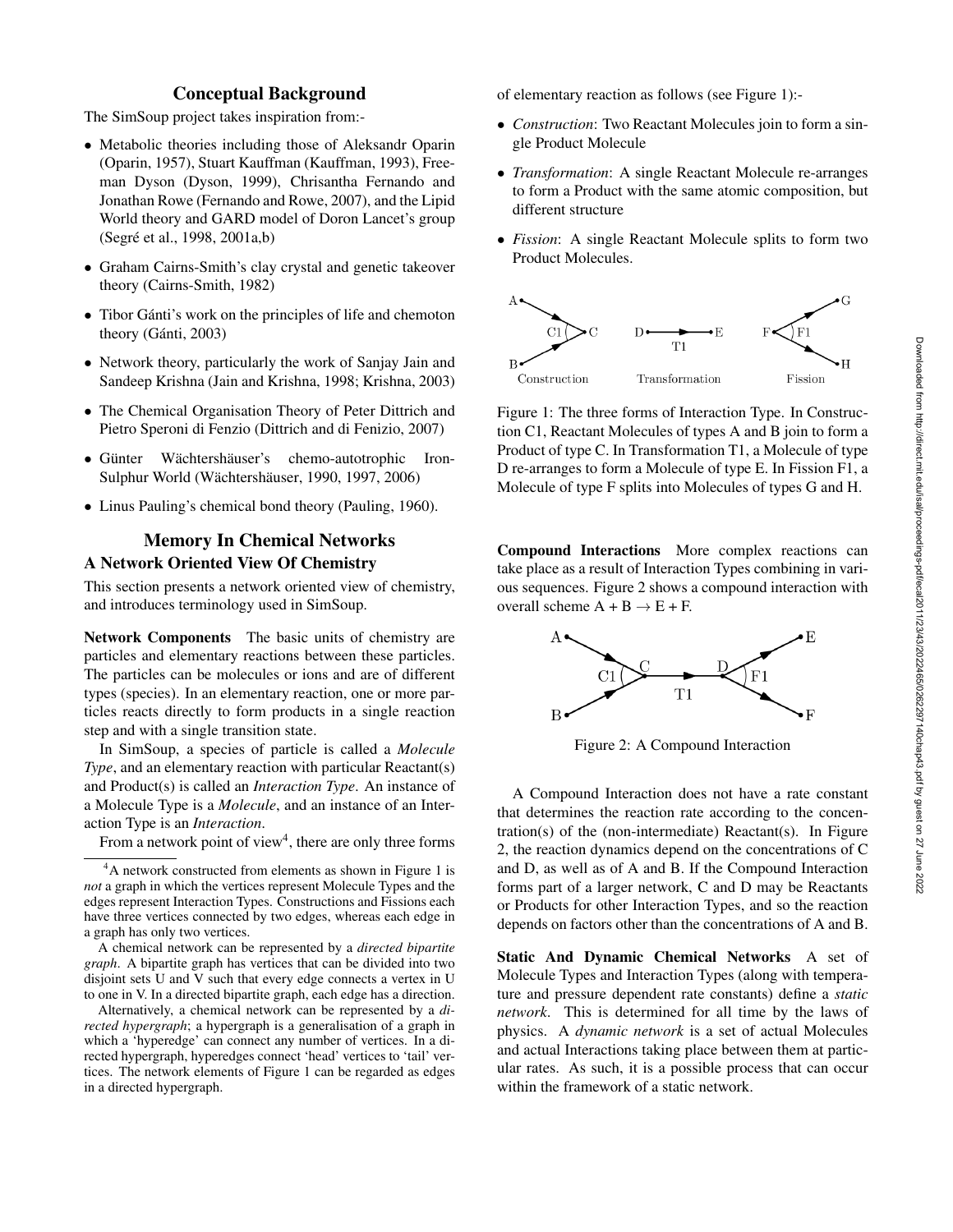

Figure 3: Catalysis Example

Catalysis The word 'Catalyst' does not denote a kind of Molecule. It denotes a *role* that a Molecule can play in a chemical process. In Figure 3, X plays the role of a catalyst; it is used by Construction C1, and released by Fission F1, so that overall it is neither consumed nor produced.

### Network Memory And Exploration

A Two State Memory Unit Figure 4 shows a simple (static) network for an artificial chemistry consisting of three elementary reactions C1, F1 and F2:



Figure 4: A two state chemical memory unit.

A is abundantly available 'food'; initially no other Molecules are present. In the absence of X Molecules, Construction C1 cannot proceed and A remains the only Molecule Type present. If a single Molecule of X is introduced, a Molecule of I1 is produced (Construction C1). This then splits (Fission F1) to release an X Molecule and an I2 Molecule. The I2 Molecule then splits (Fission F2) to release another X Molecule plus a B Molecule. Overall, for each A Molecule consumed, one new X Molecule becomes available in addition to the B Molecule. As a result, the supply of X is maintained (even if there is some 'leakage').

The network is bistable; it has two states, one in which only A Molecules are present and no Interactions occur, and another in which Interactions proceed and X is maintained. The introduction of a single Molecule of X is 'remembered' because it triggers a switch to a new persistent state.

The network therefore constitutes a simple memory unit with an information capacity of 1 bit<sup>5</sup>.

The Dynamic Network Explores The Static Network Figure 5 shows a static network in which two of the memory units in Figure 4 are connected in series.



Figure 5: A two unit memory network with three states

If only A is available as 'food', there are three possible persistent states of the dynamic network: i) neither unit is active (only A is present), ii) only unit 1 is active, iii) both units are active.

In a more general situation where the static network is (effectively) infinite, we can consider a dynamic network to be 'exploring' the static network. A perturbation (such as the addition of a single X or Y molecule) can cause new parts of the network to become accessible.

# Network Structure For High Memory **Capacity**

The previous section described how simple two-state memory units can be combined to form a larger network with more stable states and so higher memory capacity.

This section presents a network that systematically combines a large number of memory units to form a network with a correspondingly large memory capacity.

### Memory Unit Sub-Network

Figure 6 shows a two state network that will form a memory unit within a larger 'memory bank' network<sup>6</sup>.

 $P_{s,p-1}$  and  $D_{sp}$  are 'food'. The Interaction Types in the network are as follows:

| C1 (Construction)             |
|-------------------------------|
| C <sub>2</sub> (Construction) |
| F3 (Fission)                  |
| F4 (Fission)                  |
|                               |

If a Molecule of  $M_{sp}$  is added to the food, then an Interaction of each of the four types can take place in sequence (C1, C2, F3, F4). The overall scheme for this sequence of Interactions is:

$$
P_{s,p-1} + D_{sp} + M_{sp} \rightarrow P_{sp} + 2M_{sp}
$$

The sequence can only proceed if at least one Molecule of  $M_{\rm{sp}}$  is present, but once the reaction has started it continues due to the excess production of  $M_{\rm sp}$ .

There is nothing 'special' about the sequence C1, C2, F3, F4. If the Interactions are considered in different sequences

<sup>&</sup>lt;sup>5</sup>Under the current design for the memory unit, state changes of the unit are not reversible. However, such changes *can* be reversed at the ecosystem level. See the 'Discussion' section below.

<sup>&</sup>lt;sup>6</sup>Molecule Type name convention:  $M_{sp}$ ,  $P_{sp}$  and  $D_{sp}$  indicate a monomer, polymer and 'closed dimer' respectively. See the section covering molecular structure for further explanation.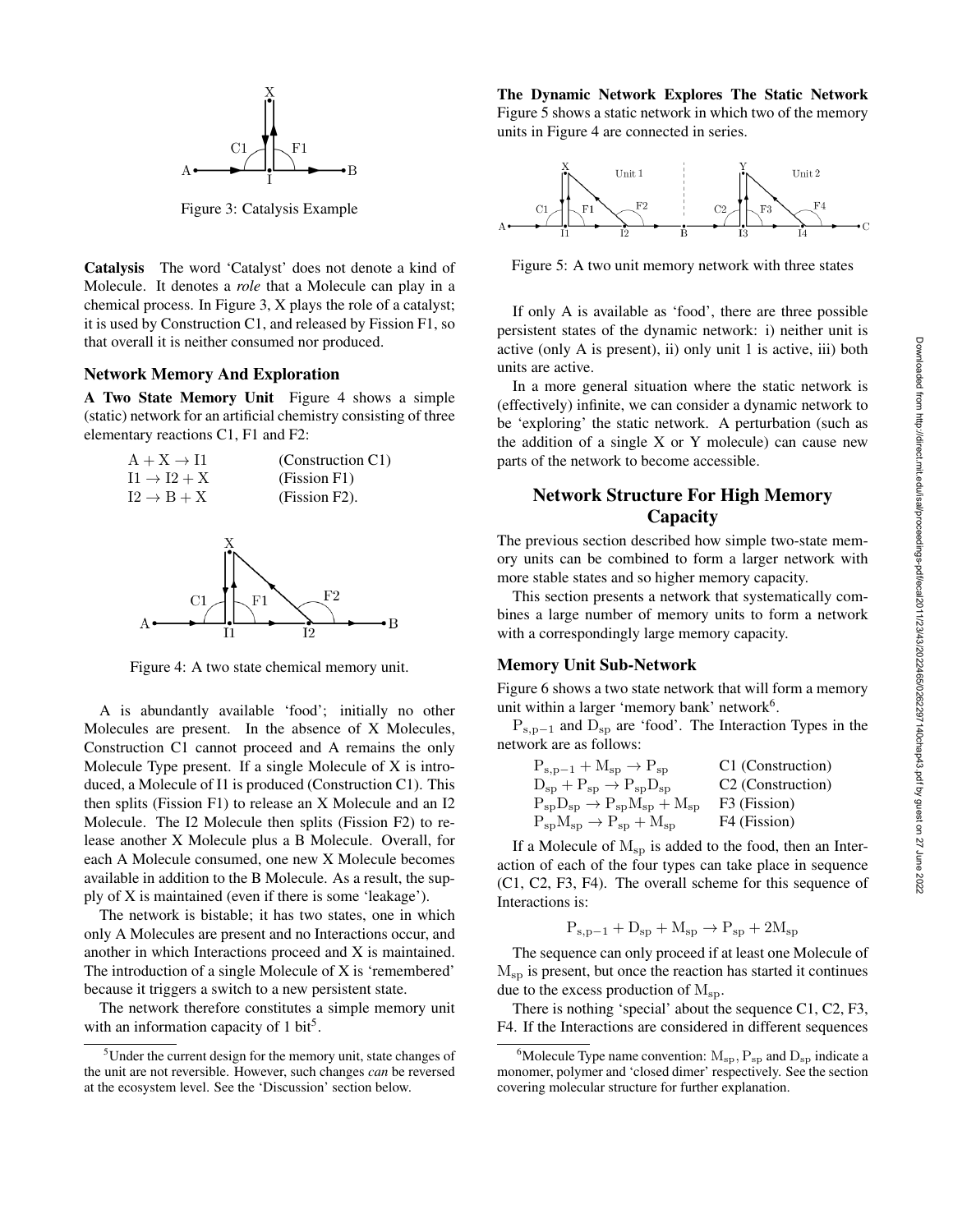

Figure 6: A memory unit for the 'memory bank'. Molecule Types are colour coded as follows: red - input to this unit, blue - output from this unit to the next unit, green - intermediate products. The blue and green Molecule Types together form an autocatalytic set. If the inputs are present, a Molecule of any member of the set can activate the network.

then it can be seen that a single Molecule of any one of  $P_{sp}$ ,  $P_{\rm SD}D_{\rm SD}$  or  $P_{\rm SD}M_{\rm SD}$  (in addition to the food) is also sufficient to activate the network.

In short  $M_{sp}$ ,  $P_{sp}$ ,  $P_{sp}D_{sp}$  and  $P_{sp}M_{sp}$  are an autocatalytic set that can be activated by any member of the set.

### A Memory Bank Network

Figure 7 shows a 'memory bank' of 25 units in five independent rows or *series*. Each units has a label  $U_{\rm SD}$ , where s indicates the series, and p indicates the *position* of the unit in its series. Each unit has the structure shown in Figure 6, with only the specific Molecule Types varying. The large circles on the left of the diagram represent a maintained food set.



Figure 7: A Memory Bank with 25 units.

In each series the food provides the input to the first unit, and the outputs of each unit provide the inputs to the next unit. Each unit in a series may be either active or inactive; shading indicates an active unit. The next unit in a series can only become active if its predecessor is active (the maintained food set is considered to be the predecessor of the first unit, and is always active). The labels of the form  $M_{\rm{sp}}$  over the arrows represent Molecule Types that will, if introduced in very small quantities, activate unit  $U_{\rm SD}$  provided its predecessor is active.

Overall, the diagram represents a static network in which each of the five series has 6 possible states (from no units active, to all five active), so that the network as a whole can have  $6^5 = 7776$  different states. A network with ten series of nine units would have  $10^{10}$  possible states.

### Molecular Structure For The Memory Units

In this section the link between network structure and molecular structure is made. A set of SimSoup Molecule Types that produce the memory bank of the previous section is described.

## Molecular Structure in SimSoup

The approach to modelling molecular structure has been described elsewhere (Gordon-Smith, 2009b). It is summarised here, and an extension introduced for the work discussed here is described.

Molecules are two dimensional rigid structures built from Atoms bonded together such that they occupy fixed positions on a square 'Board' (similar to a chess board). Each square contains at most one Atom. Bond angles are always 90◦ or 180°, and bond lengths are all equal. Atoms bond together in a way broadly consistent with valence bond theory.

Molecules can Join or Split to form Molecules of different types. Joining must respect the 'one Atom per square' rule. Splitting occurs by breaking the weakest set of bonds that hold the Molecule into a single unit.

Bond strengths are usually fixed according to the types of Atom at each end of a bond. The extension introduced for this work is that in some cases, a bond can be perturbed (weakened or strengthened) by the proximity of Atoms that do not themselves participate in the bond.

## Atom Types For The Memory Unit Molecules

The SimSoup Atom Types used for the Memory Unit Molecule Types are described below:

- Assemblite: Forms two bonds. Can be used to assemble the structural framework for a Molecule. Colour: black
- Stoppite: Forms one bond, and when present at a bonding site stops further growth of the Molecule at that site (much as Hydrogen does in an organic molecule). Colour: grey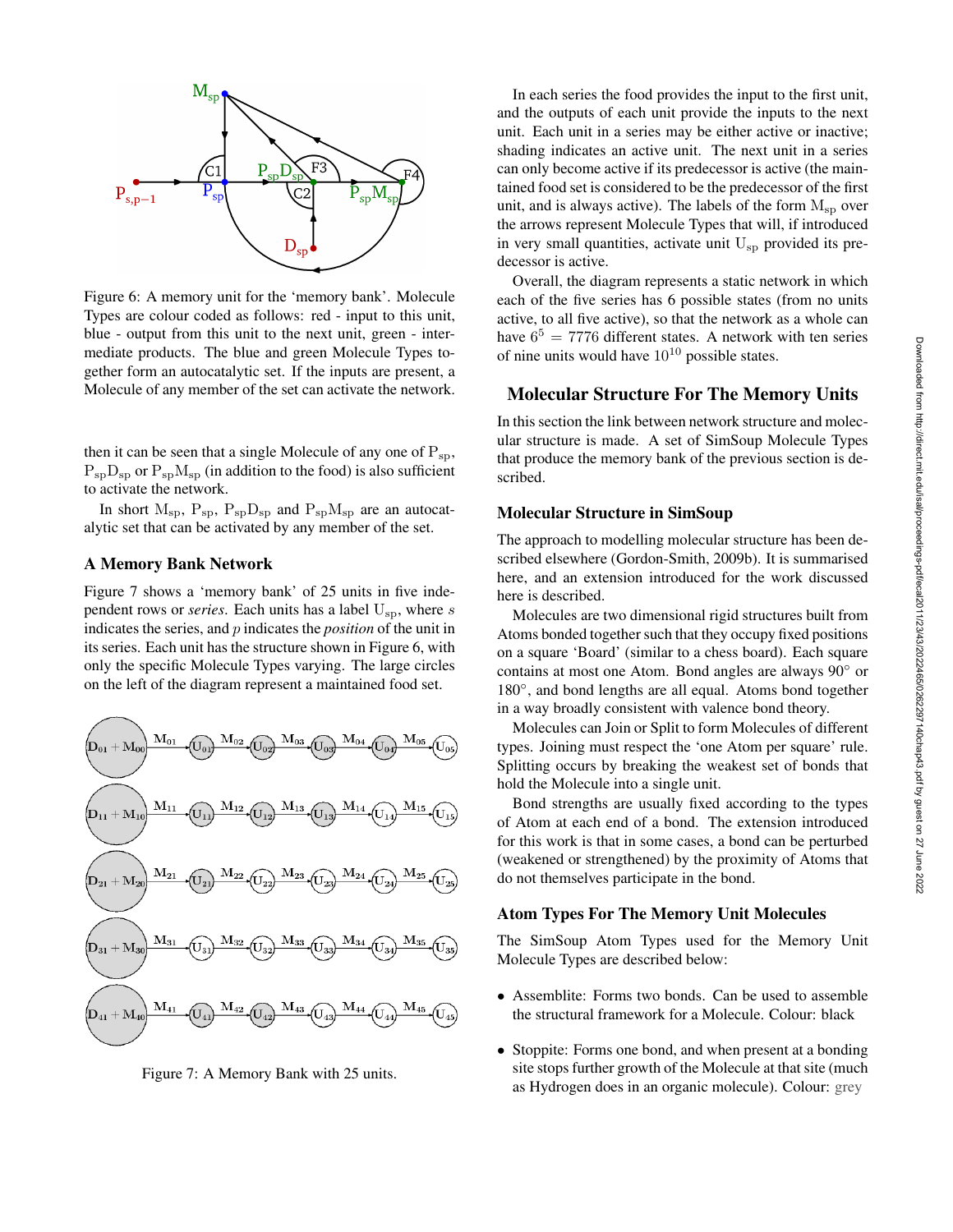- Junctium: Forms three bonds. Can be used to provide a 3 way junction in a structure. Colour: blue
- Loosium<sup>7</sup>: Forms three bonds. Can provide a weak (loose) bonding site within a structure. Does not bond to Anti-Loosium. Colour: spring green
- Anti-Loosium: Forms three bonds. Can provide a weak (loose) bonding site within a structure. Does not bond to Loosium. Colour: cyan
- Grabite: Forms three bonds. Can provide a bonding site in one monomer for another monomer to 'grab' as part of building a polymer. Colour: red
- Hookite: Forms two bonds. Can provide a 'hook' that can attach to an atom of Grabite to form a bond as part of building a polymer. Colour: green
- Perturbium: Forms three bonds. Bonds can be weakened or strengthened by nearby Metal atoms. Colour: magenta
- Metal: Forms one bond. Can perturb nearby Perturbium/Perturbium bonds, even though not bonded to Perturbium. Colour: orange.

## Memory Unit Molecule Structures And Dimer Splitting

Monomers, Polymers And Closed Dimers This section describes the structures of Molecule Types that appear as Reactants for Constructions C1 and C2 in Figure 6.

Molecule Types of the form Msp are *monomers*, those of the form Psp and Ps,p−<sup>1</sup> are (short) *polymers*, and those of the form  $D_{\rm SD}$  are *closed dimers*.

Figure 8 shows examples. Figure 8a shows monomer  $M_{01}$ and its structural units. The positions of the two recesses labelled  $S = 0$  and  $P = 1$  vary as the series s and position p indices vary. The recesses are called the *series recess* and the *position recess* respectively.

Along the top of each monomer are three small projections and a recess. The left hand *series projection* is directly above the series recess. The middle *position projection* is one place to the left of the position recess.

Figure 8b shows polymer  $P_{01}$ . The naming convention for polymers is such that  $P_{sp}$  represents a polymer of length  $p + 1$  whose end monomers are  $M_{s0}$  and  $M_{s,p}$ .

The positions of the recesses and projections on the top and bottom of the monomers ensure that two monomers can only join in a polymer if they are in the same series (same s index) and their position  $(p)$  indices differ by 1.

The Half-Probes and Half-Acceptor on each monomer also have recesses/projections, and the positions of these are similarly dependent on the series and position indices.





Figure 8: Example monomer, closed dimer, and polymers. See the supplementary material for larger examples.

The structure of the monomers allows for both s and p to vary between 0 and 9. There are therefore 100 possible monomer types, and these can be used to construct 10 series of polymers, with polymers in each series being built from up to 10 monomers. Each series corresponds to a row in an enlarged version of the memory bank of Figure 7.

Figure 8c shows a closed dimer, formed by joining two monomers 'back to back'.

Finally, Figure 8d shows  $P_{03}$ , a polymer of length 4.

Dimer Splitting Intermediates And The Splitting Mechanism Figure 9 shows the structure of the Fission Reactants in Figure 6. Figure 9a shows Molecule Type  $P_{01}D_{01}$ . Figure 9b shows Molecule Type  $P_{01}M_{01}$ .

Dimer splitting is a key mechanism for the memory unit. It provides the means by which the autocatalytic set of Figure 6 maintains itself. Taking the example of Figure 9,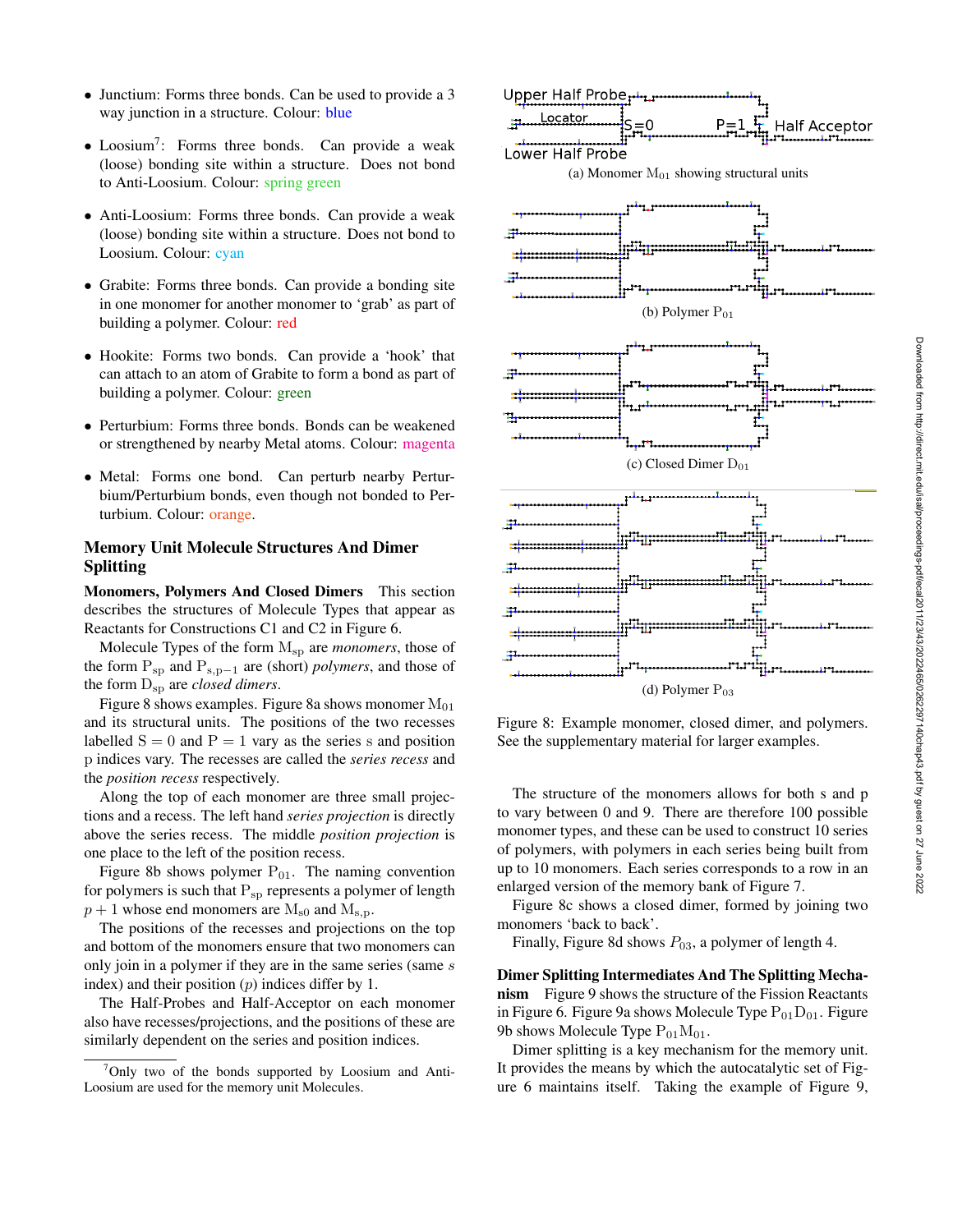

(b) Memory Unit intermediate  $P_{01}M_{01}$ 

Figure 9: Dimer splitting intermediates

a Molecule of  $P_{01}D_{01}$  first splits (Fission F3) to release a Molecule of  $P_{01}M_{01}$  plus an  $M_{01}$  monomer, and then the  $P_{01}M_{01}$  Molecule splits (Fission F4) to release a  $P_{01}$ Molecule plus a second  $M_{01}$  monomer.

In short, the autocatalytic set maintains itself by splitting a 'food' dimer  $D_{sp}$  to produce a surplus of the monomer  $M_{sp}$ .

Dimer splitting involves a mechanism in which a polymer temporarily binds a dimer, and as result the Perturbium/Perturbium bond that holds the dimer together is weakened. The details of this can be explained by reference to Figure 10, which shows the central part of  $P_{01}D_{01}$ .



Figure 10: The central part of  $P_{01}D_{01}$ , showing the way in which the polymer  $(P_{01})$  part on the right 'attacks' and weakens the dimer  $(D_{01})$  part on the left at the bond between the two magenta Perturbium Atoms. The two parts of  $P_{01}D_{01}$  are held together temporarily by the weak bond between the two cyan Anti-Loosium Atoms.

The dimer and polymer parts are weakly bound at the Anti-Loosium/Anti-Loosium bond that joins the Locator of the  $M_{01}$  part of  $P_{01}$  to the bottom right of  $D_{01}$ . The memory mechanism relies on  $D_{\rm sp}$  being split by  $P_{\rm sp}$ , and not by any other polymer. 'Incorrect' splitting is ruled out because the two Half Probes on  $P_{sp}$  must be an exact match for the two Half-Acceptors on  $D_{01}$ .

The dimer weakening occurs because the two (orange)

Metal Atoms at the end of the two Half-Probes on the polymer are close to the two (magenta) Perturbium atoms on the dimer. This weakens the bond between them, and the dimer splits. The top  $(M_{01})$  part of the dimer falls away because it has no other bond either with the polymer or with the other  $(M<sub>01</sub>)$  part of the dimer. The other part of the dimer also spits from the polymer shortly afterwards, because the Anti-Loosium/Anti-Loosium bond holding the two together is weak, and so can only be temporary.

To summarise: A  $P_{\rm sp}$  polymer binds temporarily to a  $D_{\rm sp}$ dimer, and as a result the dimer is weakened. Both parts of the dimer separate from the polymer, which is then free to split another dimer. A dimer can only be split by the 'correct' polymer because the Probe and Acceptor formed by the Half-Probes and Half-Acceptors of the monomers involved must have compatible shapes.

#### **Results**

Preliminary 'proof of concept' tests have been undertaken to investigate the workability of the memory bank described above. The tests used the SimSoup artificial chemistry simulator. Reactions take place in a well stirred Reactor. The rate constant  $k$  for Constructions is set to a constant value; those for Fissions are set to  $k = Ae^{-E_f/RT}$ , where  $E_f$  is the total energy of the bonds that have to be broken, T is temperature, and A and R are constants.

Results of two runs are presented. Both demonstrate memory; the first is typical of runs undertaken, the second illustrates an unusual 'ringing' phenomenon.

### Run 1

The scenario for Run 1 is as follows:

- Starting at time 1000, a constant supply of 'food' is provided to a the Reactor. This consists of 400 Molecules of M<sup>00</sup> every ten timesteps, plus 200 Molecules of each of  $D_{01}$ ,  $D_{02}$  and  $D_{02}$  every ten timesteps
- 'Seed' Molecules are added as follows: Five Molecules of  $M<sub>01</sub>$  at time 10000, five Molecules of  $M<sub>02</sub>$  at time 30000, five Molecules of  $M<sub>03</sub>$  at time 50000
- At each timestep, every Molecule has a probability of 0.001 of being removed from the Reactor ('leakage')
- The size of Molecules was limited. This was necessary to enable the simulation to run within a reasonable time<sup>8</sup>

Figure 11 shows the numbers of the three polymers  $P_{01}$ ,  $P_{02}$  and  $P_{03}$  present in the Reactor at each timestep, along with the number of  $M_{00}$  Molecules<sup>9</sup>.

 $8$ The operation of SimSoup is such that whenever a new Molecule Type enters the Reactor as a result of two Molecules joining, all the possible ways the new molecular ('board') structure can interact with existing molecular structures must be calculated. This is computationally intensive.

 $^{9}M_{00}$  can be regarded as a polymer of length 1.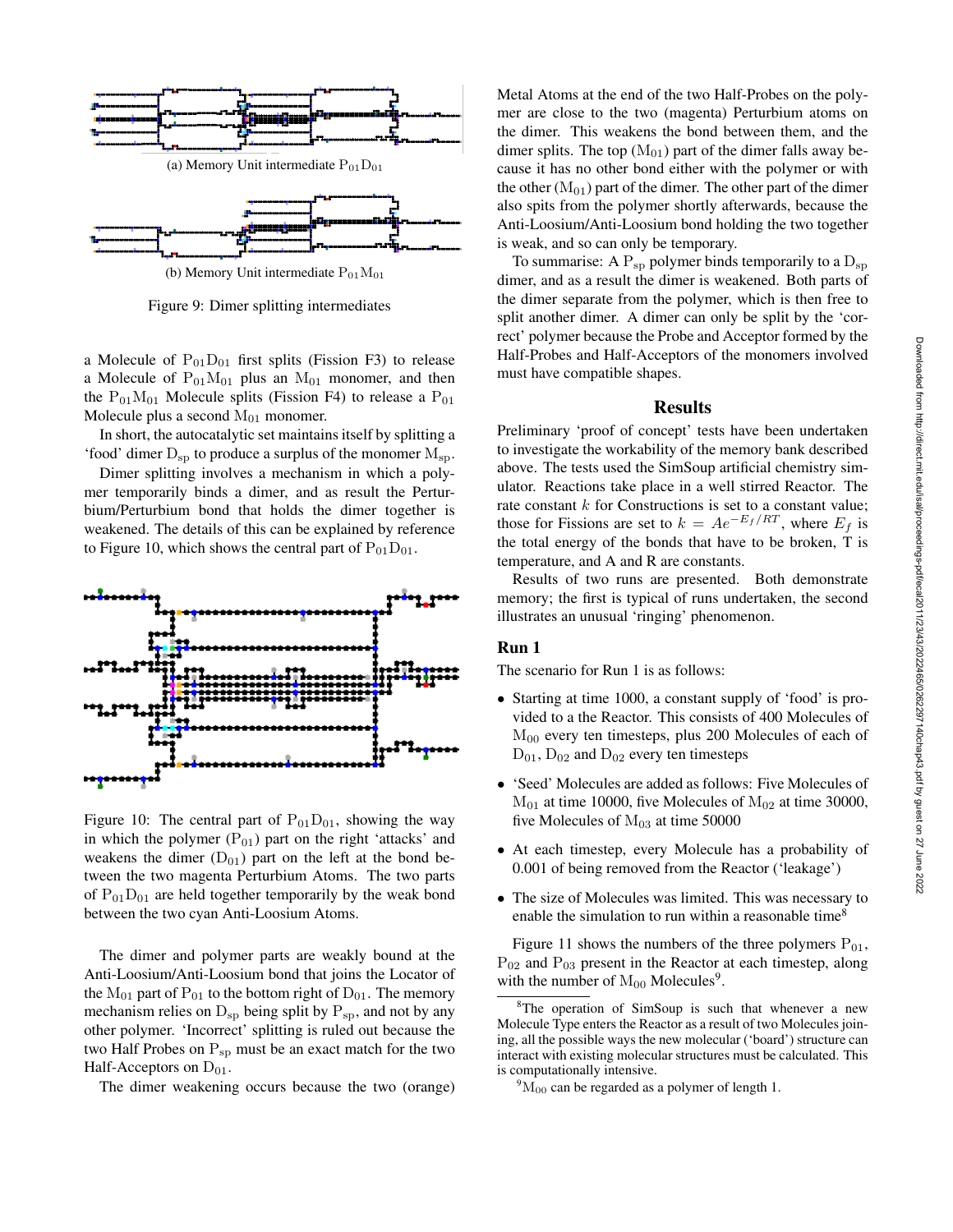

### **Discussion**

tory or 'ringing' behaviour before stabilising.

Stability: The stability of the active state of a memory unit derives from the positive feedback mechanism that it incorporates. The design strategy for Molecule Types to support feedback is as follows. Firstly, identify each memory unit with a short polymer  $P_{sp}$  that can be produced from  $P_{s,p-1}$  by the addition of an  $M_{sp}$  monomer, and which can catalytically split a closed dimer  $D_{sp}$  to produce more  $M_{sp}$ monomers. Then design the monomers to join only in ways that lead to production of the 'correct' polymers, and ensure that these polymers only split the 'correct' closed dimers.

Transition of a memory unit from the inactive to the active state can be triggered by addition of just a single monomer. A suppression mechanism could be added if necessary for stability, although this would add model complexity.

Moderate Complexity Of Monomers: The designed monomers are moderately complex, although far below the complexity of DNA and RNA and the molecules involved in their replication. There may be scope for simplification. It can also be envisaged that they could be products of some



Figure 11: Plot showing the number of Molecules of  $M_{00}$ ,  $P_{01}$ ,  $P_{02}$  and  $P_{03}$  present in the Reactor during Run 1.

The addition of the 'seed' Molecules at times 10000, 30000 and 50000 in each case triggers a substantial change that persists over time. Prior to time 10000, there had been no Molecules of  $P_{01}$  present. Subsequent to the addition of the Molecules of  $M_{01}$  at that time, the number of  $P_{01}$ Molecules was stable at about 110 until time 30000.

Similar observations apply in regard to  $P_{02}$  and  $P_{03}$ . In each case, the seeding triggers a new persistent state in which the new Molecule Type is subsequently maintained.<sup>10</sup>



Figure 12: Manhattan Plot for Run 1. The black triangles indicate periods during which the Reactor composition (ie 'mix' of Molecule Types) varies little. The right hand edges of the triangles indicate sharp changes in composition.

Figure 12 is a 'Manhattan Plot' showing how the overall Reactor composition varied during the run. The construction of the Manhattan Plot has been described elsewhere (Gordon-Smith, 2007). The black triangles indicate periods during which there is little change in the composition (or 'mix') of Molecules in the Reactor.

The plot indicates that the pattern shown in Figure 11 in relation to a few key Molecule Types occurs more generally for the Reactor composition as a whole. There are periods of roughly constant composition, and sharp changes corresponding to the addition of the 'seed' Molecules.

The number of Molecule Types present in the Reactor (not shown) was high; at the end of the run it was almost 500.

### Run 2

The scenario for Run 2 is similar to that for Run 1. There are differences in the timings at which Molecules are added.



Downloaded from http://direct.mit.edu/isal/proceedings-pdf/ecal2011/23/43/2022465/0262297140chap43.pdf by guest on 27 June 2022

Downloaded from http://direct.mit.edu/isal/proceedings-pdf/ecal2011/23/43/2022465/0262297140chap43.pdf by guest on 27 June 2022

<sup>&</sup>lt;sup>10</sup>The numbers of Molecules of existing types has a step change each time a new state is entered. This is to be expected since the overall dynamics of Interactions in the Reactor are changed. However, this does not lead to the disappearance of an existing type.